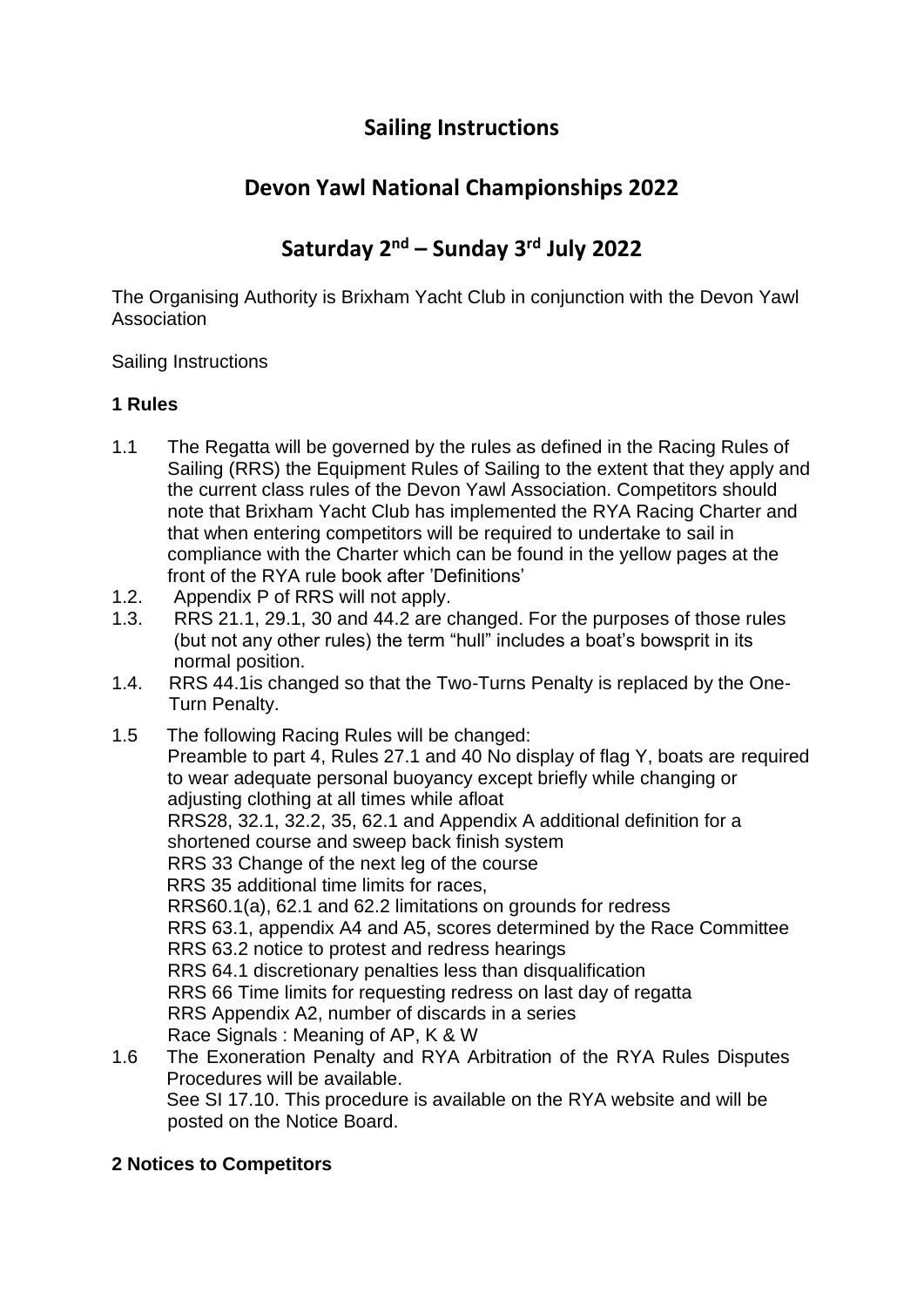2.1 Notices to competitors will be posted on the official notice board (ONB) at the Brixham Yacht Club which is located in the window of the Regatta Office which is an outside office on the harbour side of the club called the 'Holman Room', near the top of the steps from the main club house to the dinghy compound.

### **3 Changes to Sailing Instructions**

3.1 Any change to the SIs will be posted at least 60 minutes before flag D is displayed (SI 4.3) on the day it will take effect, except that any change to the Schedule of Races will be posted by 20.00 hrs. on the day before it will take effect. The changes will be numbered sequentially and indicated by flying flag L together with the appropriate numeral pennant.

# **4 Signals made Ashore**

- 4.1 Signals made ashore will be flown from the flag staff in the dinghy compound adjacent to Oxen Cove slipway.
- 4.2 When AP is displayed ashore, '1 minute' is replaced with not less than 45 minutes. This adds to the meaning of AP in RRS Race Signals.
- 4.3 Boats are not permitted to set sail to the race course until Flag D is displayed with one sound signal. The warning signal will not be displayed sooner than 45 minutes after flag D is displayed.

# **5 Schedule of Races (all times are in BST)**

- 5.1 Registration will be at Brixham Yacht Club between 0900 and 1015 on Saturday 2<sup>nd</sup> July 2022
- 5.2 Competitor Briefing: There will be a briefing for competitors at 1030 on Saturday 2<sup>nd</sup> July 2022 in the main clubhouse at Brixham Yacht Club.
- 5.3 6 Championship points races are scheduled as set out in NOR 4.1
- 5.4 No warning signal will be made after 1430 on Sunday 3rd July 2022
- 5.5 After a long postponement or for second race run back to back, to alert boats that a race or sequence of races will begin soon, an orange flag will be displayed with a series of 5 horn sounds at least four minutes before a warning signal is made.
- 5.6 The race schedule may be amended if the series falls behind schedule or if predicted conditions warrant it necessary, but no racing will be brought forward of the published 1<sup>st</sup> warning signal on Saturday 2<sup>nd</sup> July Any changes to the sailing program will be posted by 20.00hrs on the preceding day.

# **6 Class Flag**

6.1 The class flag will be International Code Flag "T" (red, white and blue vertical stripes)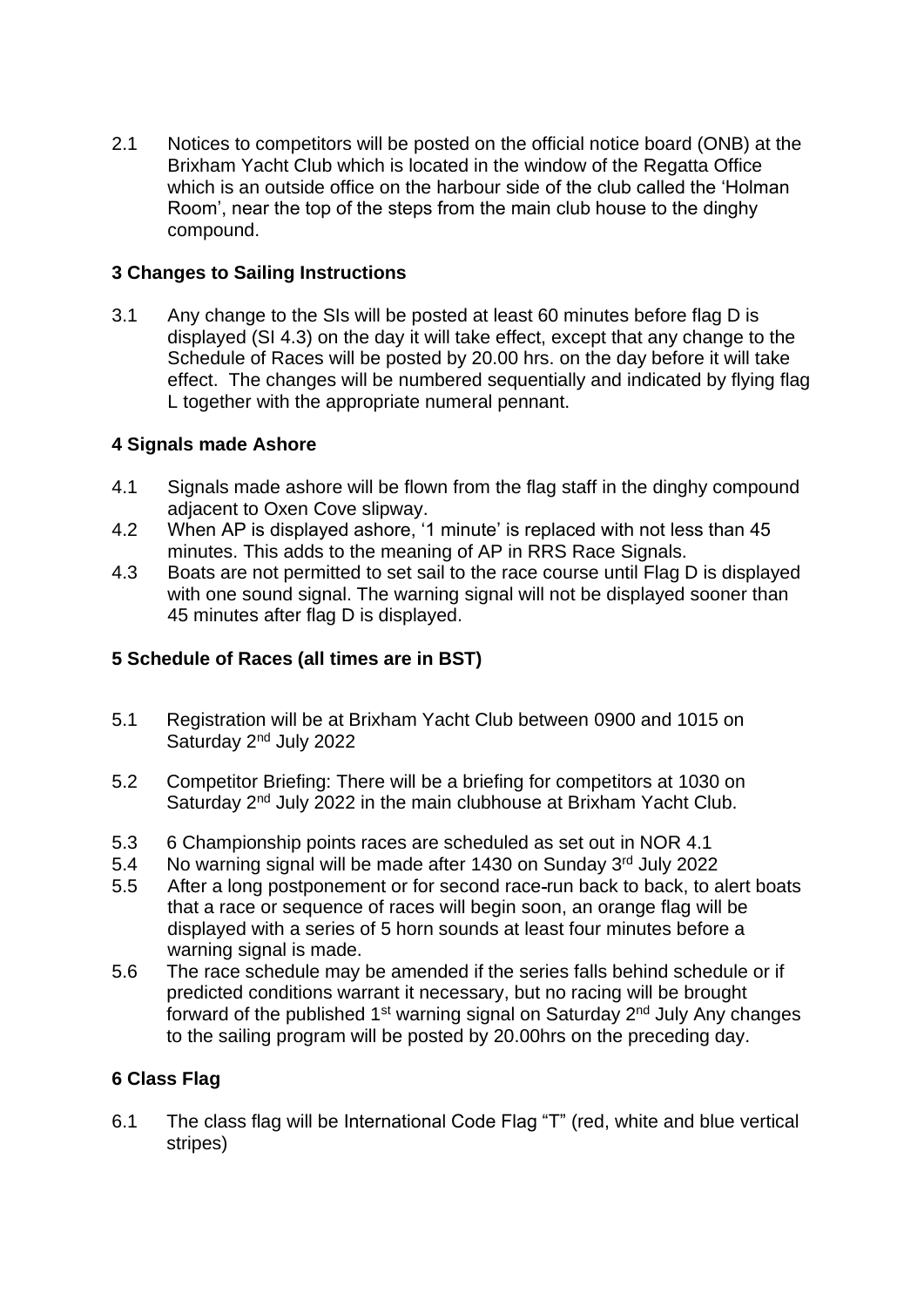# **7 Race Area**

7.1 The racing area will be in Torbay, Admiralty Chart 26 and will usually be located within the area indicated in Appendix 1, which is the Southern part of Torbay.

# **8 The Courses**

- 8.1 The diagrams in Appendix 2 shows the courses, including the approximate angles between legs, the order in which the marks are to be passed and the side on which each mark is to be left.
- 8.2 No later than the warning signal the Committee Boat (CB) shall display the course and number of laps to be sailed and may display the approximate compass bearing of the first leg.

# **9 Marks**

- 9.1 Mark 1 will be a 1.5m Yellow Dumpy inflatable buoys, Marks 2 and, 3 will be 1m yellow spherical buoys.
- 9.2 The start marks for a line start will be:
- 9.2.1 The CB at the starboard end displaying an orange flag.
- 9.2.2 A dan buoy or a boat at the port end displaying an orange flag
- 9.3 The finishing marks will be:
- 9.3.1 The CB displaying a blue flag
- 9.3.2 A dan buoy displaying a blue flag
- 9.4 The change windward mark as provided in SI 13 will be an Orange 1.3m high mark.

# **10 Areas which are Obstructions**

- 10.1.1 The entirety of mussel beds bearing 280º at a range of 0.7nm from the outer end of Brixham breakwater and approximately 0.25nm from the shore, including the beds marker buoy and including the entire sea area between the mussel beds and the shore are an obstruction. A diagram of the mussel beds will be displayed on the ONB.
- 10.1.2 The entirety of the Scallop Nursery beds, forming an imaginary box including the yellow beds marker buoys (flashing Y.2.5s) approximately 0.5nm south of Thatcher Rock, are an obstruction. This obstruction can be passed on any side. A diagram of the scallop nursery will be displayed on the ONB.

| The coordinates that make up the corners of the bed are |                       |
|---------------------------------------------------------|-----------------------|
| 50°26.7'N 3°29.690'W                                    | 50°26.865'N 3°29.69'W |
| 50°26.865'N 3°29.17'W                                   | 50°26.700'N 3°29.17'W |
|                                                         |                       |

10.2 All competitors should be aware that Brixham is a commercial working port and regard should be given to commercial craft including ferries and fishing vessels. It is strongly advised to avoid the main channel in the harbour and the port and starboard navigational marks near the outer end of Brixham **Breakwater** 

# **11 The Start**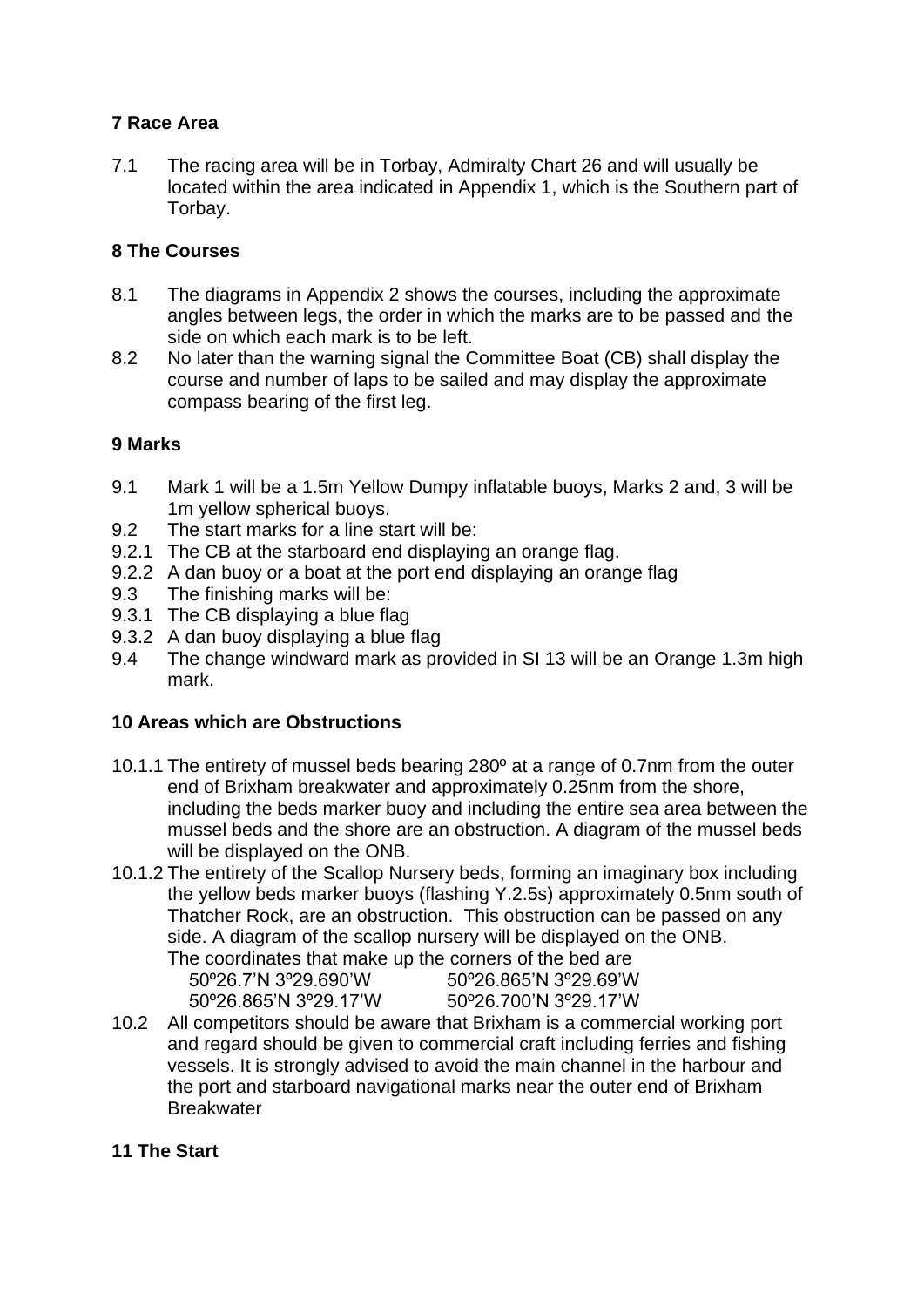- 11.1 Races will be started by using rule 26. (ie 5 minute, 4 minute ,1 minute, Start.)
- 11.2 The starting line will be between the start marks as defined in SI 9.2.
- 11.3 A boat starting later than 10 minutes after her starting signal will be scored Did Not Start without a hearing. This changes RRS 63.1, A4 and A5.

### **12 Starting Penalties**

- 12.1 The sail numbers of boats penalized under rules 30.3 and 30.4 may be displayed on a board on a patrol boat stationed at the windward mark on the first leg.
- 12.2 For races started under rule 30.4, in the event of a general recall the sail numbers of the identified BFD boats will be displayed on the stern of the CB and pin end starting boat for a minimum of 3 minutes after a long sound signal.
- 12.3 Boats whose sail number has been displayed as per SI 12.1 or 12.2 shall not continue racing. Boats that continue racing despite being aware of their penalty will be scored DNE. This changes rules 63.1, A4 and A5.

# **13 Change of the Next leg of the Course**

- 13.1 To change the next leg of the course, the Race Committee (RC) will lay a new mark or move the finishing line and remove the original mark as soon as practicable. When in a subsequent change a new mark is replaced, it will be replaced by an original mark.
- 13.2 Minor mark movements of up to approximately 100m may be made without signalling a change of course. This changes rule 33.

# **14 The Finish**

- 14.1 The Finishing Line will be between the finish marks defined in SI 9.3.
- 14.2 The course may be shortened by the RC at the Finishing Line. In this event the CB shall display flag S with two sound signals prior to the lead boat approaching mark 4; in addition a RC boat may be positioned adjacent to mark 4 displaying K flag. All boats shall then complete the lap they are sailing and after passing mark 4 left to port proceed to the Finishing Line where they will be deemed to have finished. This applies to ALL boats regardless of whether they are on the same lap as the leading boat. This changes and is additional to RRS 32.2. Boats not on the same lap as the leading boat will be scored in the order they cross the finish line behind all boats on the same lap as the first boat to finish. This changes RRS 28, 32.2, 35, Appendix A and is an addition to Race signals.
- 14.3 After some boats have finished, but not after the 'Finish window' as described in SI 16.3 has expired, the RC may record other boats as deemed to have finished before they cross the finish line to save time whether or not they were expected to complete the course within the time limit or time limit extensions. A RC boat displaying flag W will proceed from the finish line towards the previous mark, make a sound signal and verbally hail the boat that they have been recorded as deemed to have finished. The RC may record boats as deemed as finishing as per this instruction at more than one leg of the course and will if necessary continue the back sweep around the course until all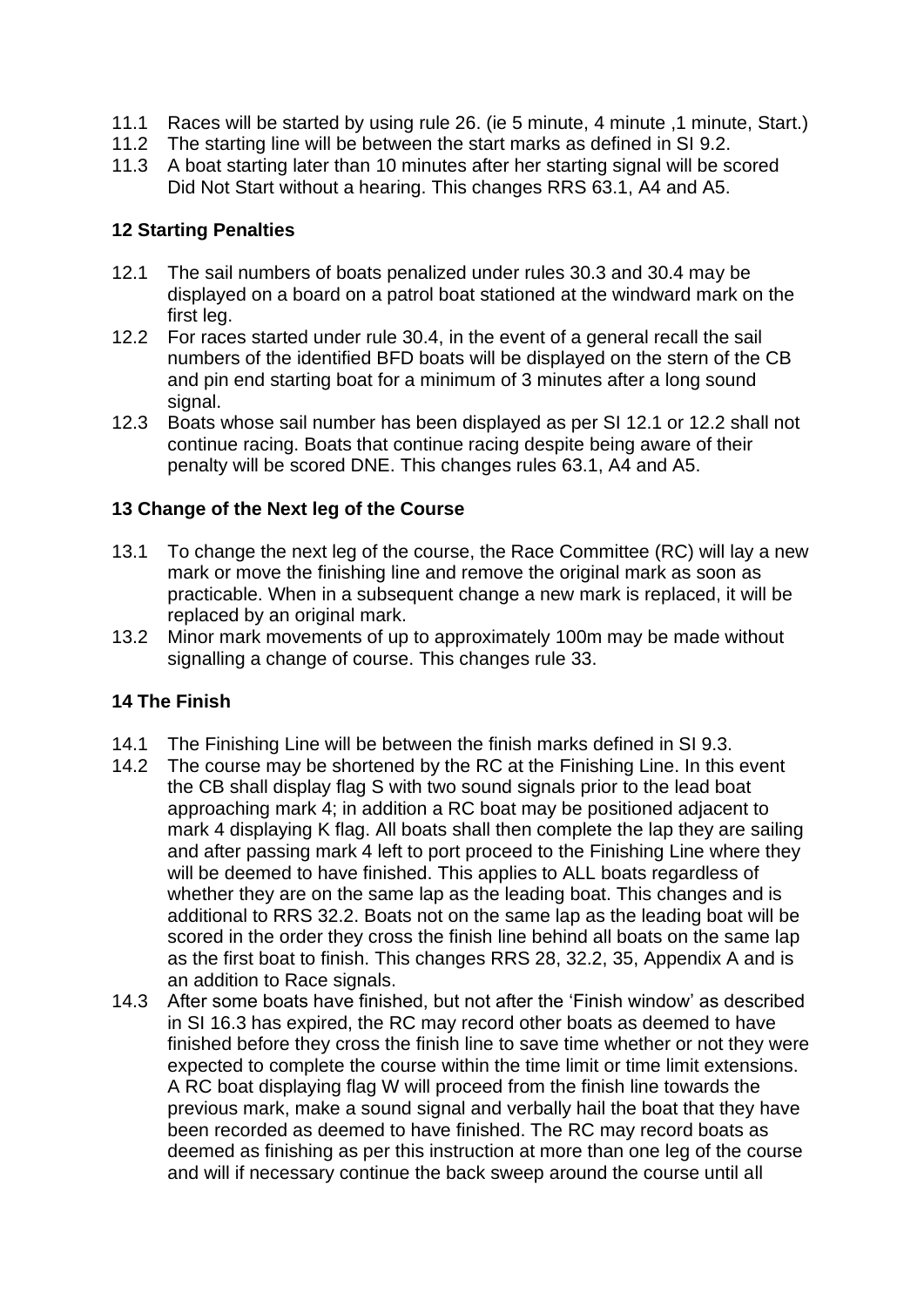boats are recorded. When a boat finishes in accordance with this instruction she shall be given a finishing place after all boats which had previously finished and in the sequential order in the direction from the finish line. If another race is scheduled boats that have been hailed as per this instruction are required to proceed immediately to the starting area. This changes RRS 28, 32.1, 32.2, 35 and Appendix A. This action will be at the absolute discretion of the RO and this decision shall be final and shall not be grounds for redress under RRS 62.1a.

# **15 Retirement**

15.1 A boat that retires from a race shall notify a RC boat as soon as possible.

# **16 Target Times and Time Limits**

- 16.1 The target time for the finish of the lead boat in a race is 45 minutes. Failure to meet this target time is not grounds for redress. This changes RRS 62.1a.
- 16.2 The Time Limit for each race will be 90 minutes
- 16.3 Unless SI 14.3 is applied after the first boat has finished, all boats failing to finish within a 'Finish Window' of 30 minutes after the first boat finishes in their fleet will be scored Did Not Finish without a hearing. This changes rules 63.1, A4 and A5.
- 16.4 If no boat has rounded Mark 1 in any race within 30 minutes the race will be abandoned.

# **17 Protests and Requests for Redress**

- 17.1 Protest forms are available at the regatta office.
- 17.2 Protests and requests for redress or reopening shall be delivered there within the appropriate time limit.
- 17.3 The protest time limit is 30 minutes after the last boat has come ashore from sailing the last race of the day.
- 17.4 Notices will be posted no later than 30 minutes after the protest time limit to inform competitors of hearings in which they are parties or named as witnesses. Hearings will be held in the Regatta Office beginning at the time posted.
- 17.5 Notices of protests by the RC or protest committee (PC) will be posted to inform boats under RRS 61.1(b).
- 17.6 Breaches of instructions 4.3, 15, 19 and 23 will not be grounds for a protest by a boat. This changes RRS 60.1(a). Penalties for these breaches may be less than disqualification if the PC so decides. The scoring abbreviation of a discretionary penalty will be DPI, this changes RRS 64.1.

17.7 On the last scheduled day of racing a request for reopening a hearing shall be delivered either

(a) within the protest time limit if the requesting party was informed of the decision on the previous day;

(b) no later than 30 minutes after the requesting party was informed of the decision on that day.

This changes RRS 66.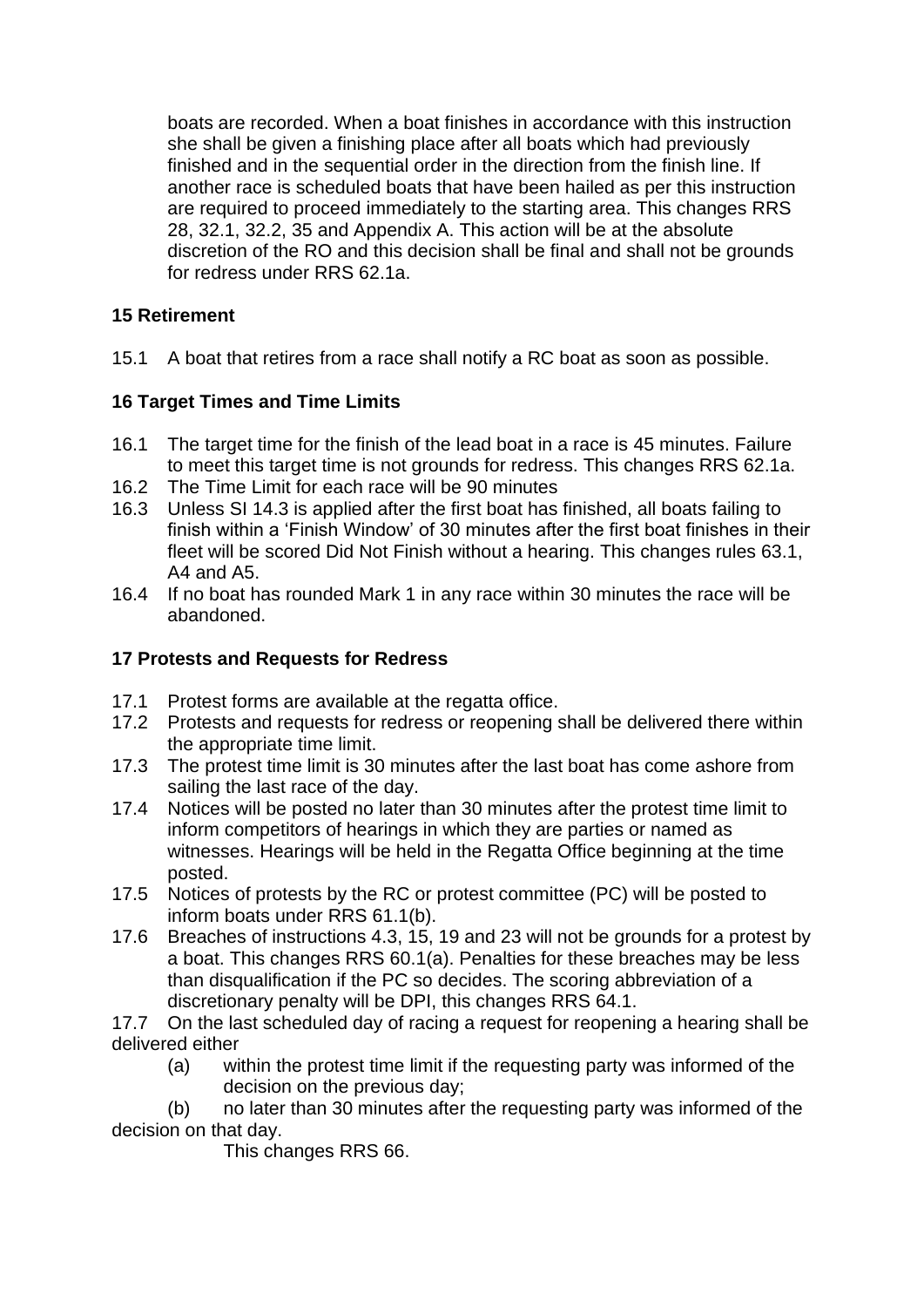- 17.8 On the last scheduled day of racing a request for redress based on a PC decision shall be delivered no later than 30 minutes after the decision was posted. This changes RRS 62.2.
- 17.9 Notices of Protests and redress hearings posted on the ONB shall be considered sufficient notice to all parties and witnesses. It is the responsibility of Parties to consult the ONB at or before notice expiry time before leaving the venue for the day. This changes RRS 63.2.
- 17.10 The Post Race Penalty (Exoneration Penalty) & RYA Arbitration of the RYA Rules Disputes Procedures will be available. The Post Race Penalty (DPI )will be a 30% scoring penalty, but not less than 2 places and not more than DNF. The Arbitration Penalty will be the same as the Exoneration Penalty. Scores of other boats will not be adjusted. This changes 63.1, A4 & A5. This penalty does not reverse an OCS score, a disqualification under rules 30.3 or 30.4. It is not available for a breach of rule 2 or of class rules or for gross misconduct under rule 69. Nor is it available to a boat that caused injury or serious damage, or gained a significant advantage by her breach

# **18 Scoring**

18.1 See NOR 9

# **19 Safety Regulations**

- 19.1.1 Adequate personal flotation shall be worn at all times when afloat except briefly while changing or adjusting clothing or personal equipment by all competitors. Neither a wetsuit nor dry-suit constitutes adequate personal flotation. This amends and adds to the preamble to Part 4 of the RRS and RRS 27.1 and 40.
- 19.1.2 It is recommended that the 'Personal Floatation Device' (PFD) is worn outside all other clothing as this can assist rescue crews in the event of a competitor requiring assistance to be retrieved from the water. This amends and adds to the preamble to Part 4 of the RRS, and RRS 27.1 and 40.
- 19.2.1 There will be a mandatory Tally System in place.
- 19.2.2 A Tally Number will be allocated at Registration, and is allocated to the boat. This number will also be attached to the boats launching trolley for boats that are dry sailed.
- 19.2.3 Competitors shall collect and wear their tally wrist bands before going afloat.
- 19.2.4 The Beachmaster will be in charge of the Tally Board adjacent to the Yacht Club steps.

Competitors shall follow instructions issued by the Beachmaster or his assistants, in the event of conflict of instructions any instructions issued by the beachmaster shall prevail.

19.2.5 Tally bands shall be returned to their correct hook on the Tally Board as soon as competitors return to the shore. The penalty for failure to tally-out and/or tally may result in a discretionary penalty (DP), subsequent failures may result in disqualification. This adds to exceptions within RRS 63.1, 64.1 and A5.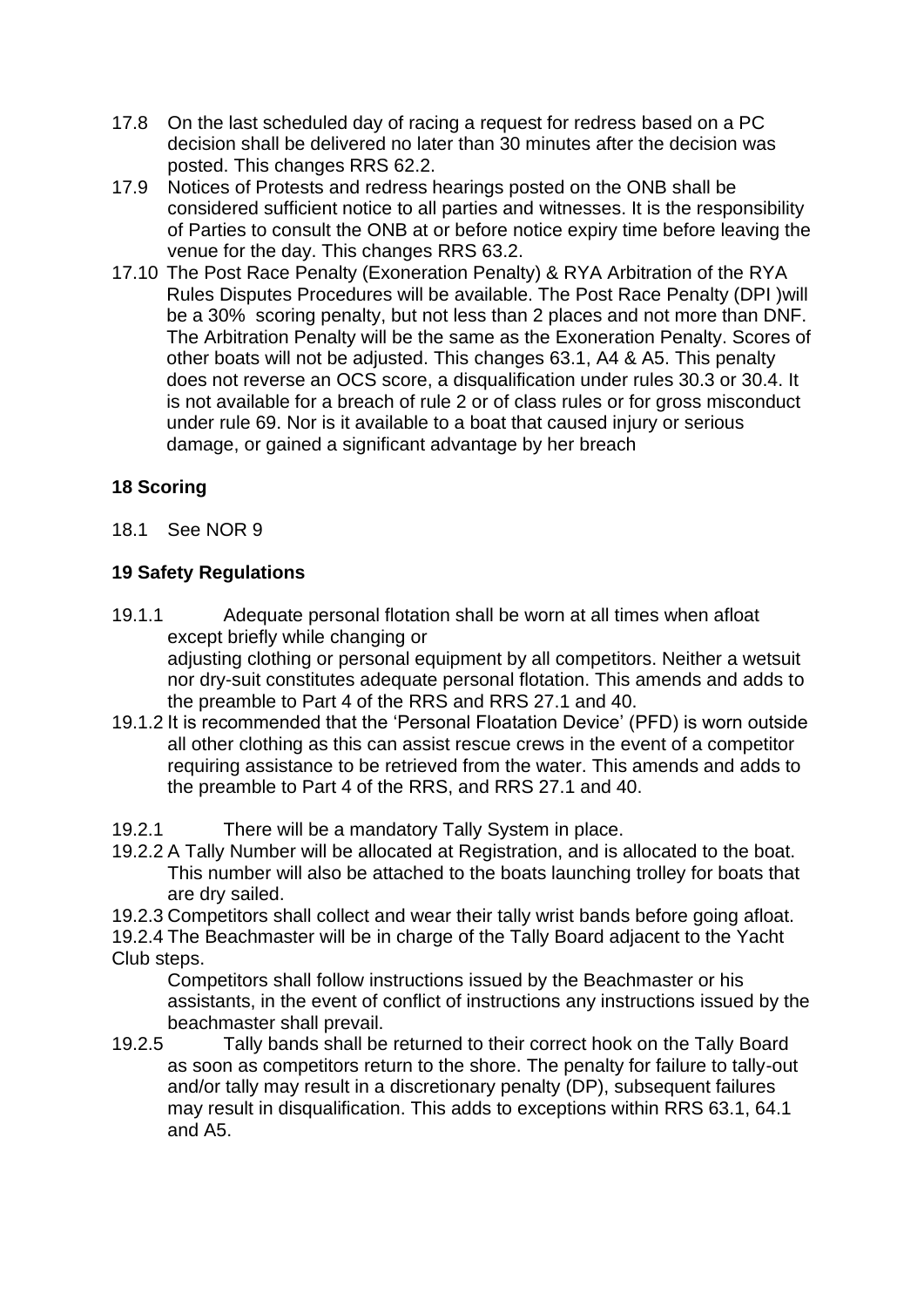19.3 Any injuries to competitors should be reported to a Race Committee or Patrol boat or the beach master as soon as possible. Any injury must be logged in the BYC accident book.

### **20 Equipment and Measurement Checks**

20.1 See NOR

### **21 Outside Help**

21.1 Any boat that receives outside help, whether permitted by RRS 41 or not, shall report the facts to the RC within the time period for protests.

### **22 Official Boats**

- 22.1 A written description of Official boats will be posted on the ONB
- 22.2 All official boats shall display a numbered flag for identification.

### **23 Trash disposal**

23.1 Trash may be placed aboard support or official boats. Breaches of RRS 55 may incur a penalty less than disqualification at the discretion of the PC.

### **24 Radio Communications & Electronic Equipment**

24.1 See NOR

#### **25 Risk Statement**

25.1 Boats are reminded of their responsibilities issued in the Risk Statement in NOR 14

**INSPECTIONS** 

The fact the race committee conducts inspections of a boat does not reduce the responsibilities of each competitor in the Notice of Race

#### **26 Insurance**

26.1 See NOR

#### **27 Media Rights**

27.1 See NOR

#### **28 Data Protection**

28.1 See NOR

#### **29 Prizes**

29.1 See NOR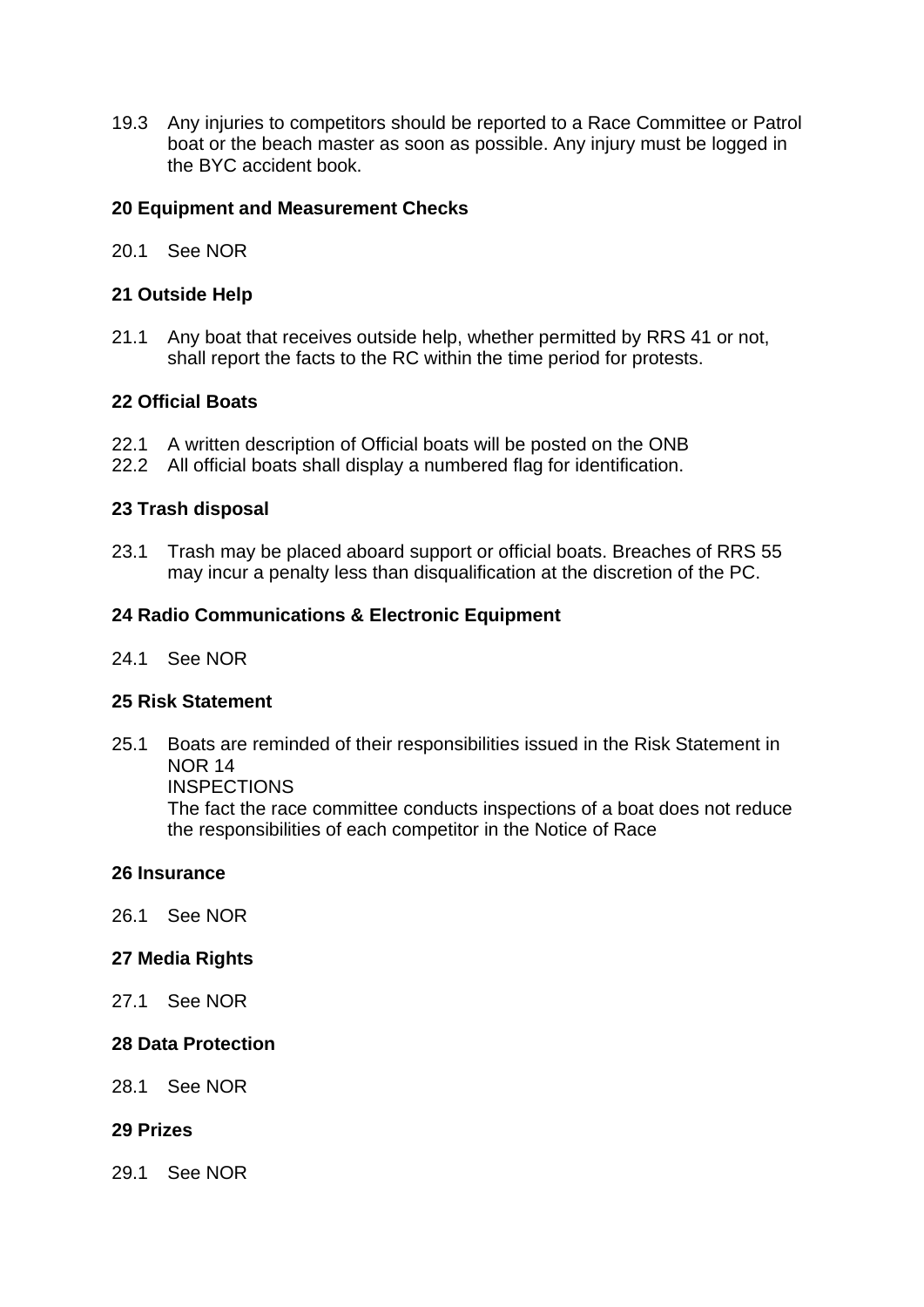Appendix 2



All course marks are to be left **Internal angles of reaches** to port. approximately 60 degrees

(Note Mark 3 is not a mark of the course on the first leg and may not be laid at the start)

On the final lap, or if 'Shortened Course' is signalled on the Committee Boat, on leaving Mark 3 to port, proceed to finishing line.